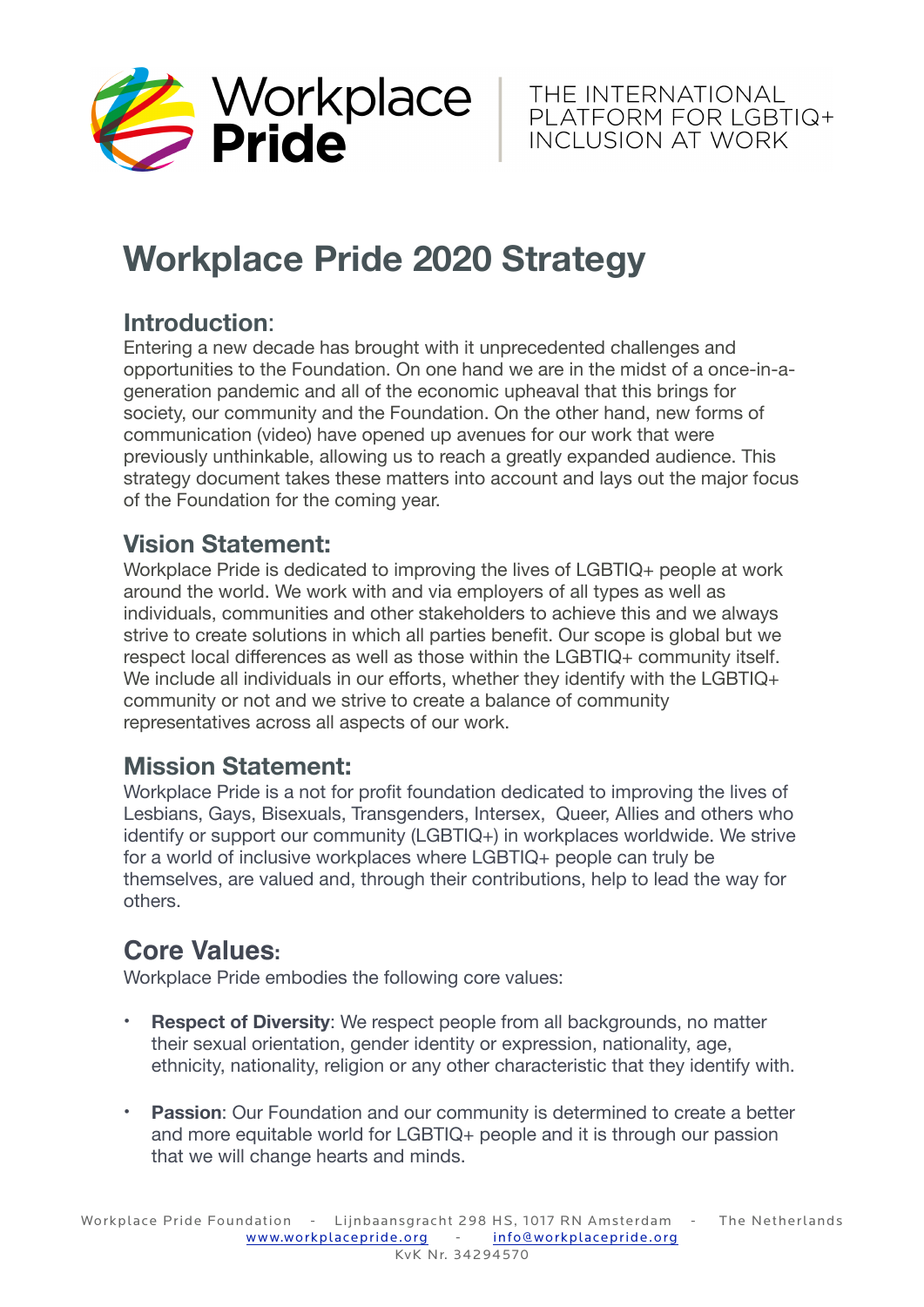

- **• Leadership:** Change takes courage and courage demands leadership. Through our example we will help to guide others to the goal of greater equality, inclusion and belonging for LGBTIQ+ people in the workplace
- **• Community-Focus:** Knowing that we are stronger together, Workplace Pride will always strive to work productively, equitable and pro-actively with LGBTIQ+ and other supportive communities around the world.
- **• Professionalism and Integrity**: We interact with all of our stakeholders in a professional and courteous way. This is done with mutual-respect for different opinions but always striving for equitable and sustainable solutions.

#### **Stakeholders:**

First and foremost, the LGBTIQ+ community members in workplaces around the world are our primary stakeholders. These are the people for whom we exist as a Foundation and for whom all of our efforts are ultimately directed. Secondly, and just as important are the many types of employers that the LGBTIQ+ community works for (private sector, public sector, academia). From its inception, Workplace Pride has worked through and with these stakeholders as they are the vehicles through which we can effect change.

Also included in among our stakeholders are:

- **Civil Society Organisations**: Being at the front line of legal, health and human rights issues for the LGBTIQ+ community around the world, it is vital that we work closely with like-minded CSO's
- **Self-employed LGBTIQ+ people**: Often some of our strongest supporters, these individuals help to foster LGBTIQ+ inclusion and belonging through their own business and community contacts
- **Allies of all types:** It is vitally important in the Workplace Pride story that we work closely with people who are not directly part of our community, but who support us in their words and actions.

For all of our stakeholders and with everything we do, we stand for positive, proactive and cooperative change in which all parties benefit.

#### **Long Term Goals:**

It is highly likely that the endeavour to create better workplaces for LGBTIQ+ around the world will be a never ending task. This is partly due to the many countries around the world that still have homophobic regimes and laws, but also due to the slow pace required to realise cultural change.

Having said that, the pace of positive change around the world continues to accelerate with more and more countries and peoples seeing also the economic and moral advantage to being more inclusive… of everyone. The long-term goal then for Workplace Pride continues to be a '*leading international player at the forefront of change for LGBTIQ+ workplace inclusion'*.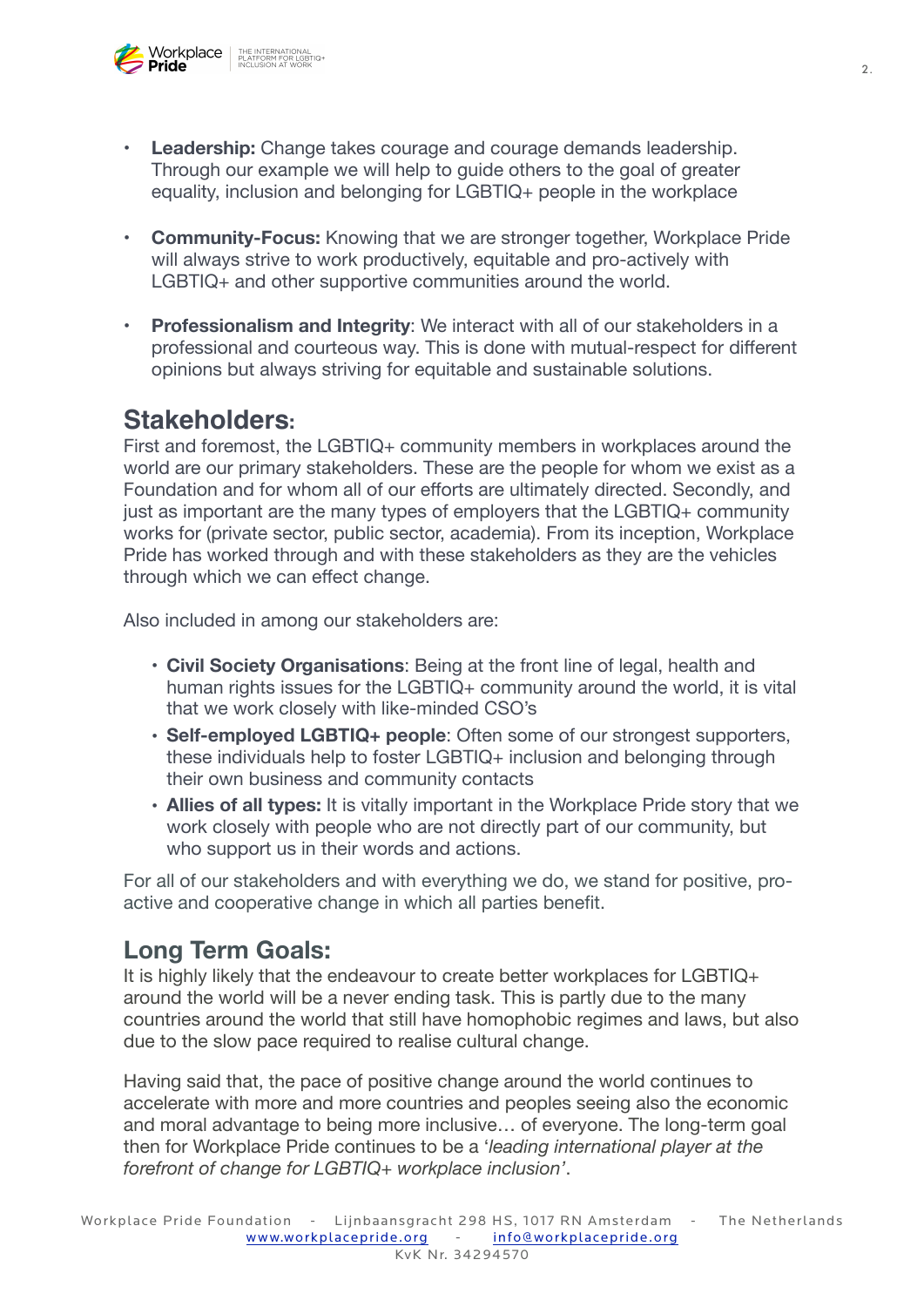

#### **SWOT analysis:**

|           | <b>STRENGTHS</b>                                                | <b>WEAKNESSES</b>                                     |
|-----------|-----------------------------------------------------------------|-------------------------------------------------------|
| $\bullet$ | <b>International scope</b>                                      | • Small team                                          |
| ٠         | 15 years experience                                             |                                                       |
| ×         | Multiple pillars & activities                                   | • Potentially not diverse enough as a Foundation      |
| $\bullet$ | <b>Pro-active</b>                                               | • Aging team                                          |
| ٠         | Small agile team                                                | • Spreading ourselves too thin                        |
|           | Well-respected within our community & stakeholders              |                                                       |
|           | • Vast network                                                  | • Not undertaking as much as we could internationally |
|           | • Passionate team & stakeholders                                | • Structure can be reinforced                         |
|           | • New L&D program                                               |                                                       |
|           |                                                                 |                                                       |
|           | <b>OPPORTUNITIES</b>                                            | <b>THREATS</b>                                        |
|           | The corporate world has realised that engagement                |                                                       |
|           | due to #BLM, #Me-too & Covid-19 is no longer a                  | • More organisations moving into this space           |
|           | luxury: WP is well placed to gain more traction here.           | • Economic impact of pandemic could still be harmful  |
| ٠         | International scope -both geographically and who                | • Fatigue by 'older' members                          |
|           | we are able to reach - greatly increased due to online<br>work. | Unable to meet commitments due to insufficient staff  |
| ٠         |                                                                 | • Becoming overwhelmed with growth and scope due      |
|           | Partnership with like-minded parties in projects<br>initiatives | to insufficient infrastructure                        |

#### **2021 Objectives and Activities:**

Based on the above, and as an outcome of the 2020 Board offsite, our focus for 2021 is based on 4 main value drivers below. These drivers have been translated into concrete activities (both existing and new ones) for 2021 further below.

Each activity has an individual trajectory or plan associated with it. A comprehensive communication plan will explain what the goal of each activity is in greater detail, how it will be carried out, and on what time scale.

#### **Conclusion:**

Workplace Pride is now well positioned to continue its role as an internationally-active civil society organisation that focuses on supporting LGBTIQ+ people in workplaces here in the Netherlands and around the world. There will always be challenges, with members coming and going, new organisations doing similar work, and homophobic states that threaten our communities. However, after 15 years, we continue to be a respected and pro-active player in the LGBTIQ+ space to be reckoned with. We are well-positioned to not only continue this trend, but to expand it even further to become THE 'leading international player at the forefront of change for LGBTIQ+ workplace inclusion'.